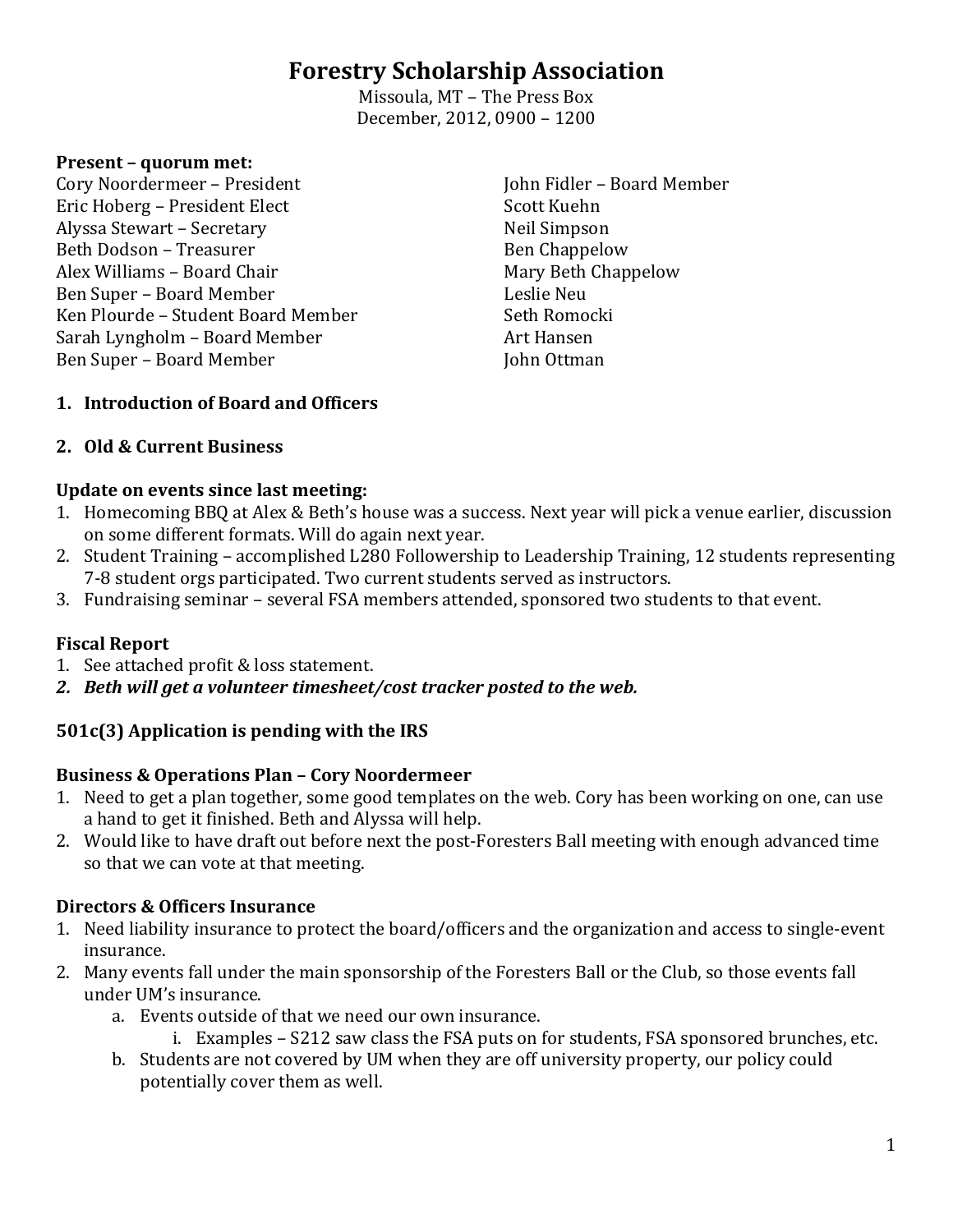- 3. 1 million dollar general liability is \$1500, individual event insurance \$150-\$350 depending on scope of the event.
	- a. Should be able to pay in installments.
- 4. Scott will figure out if there are insurance options under the Montana Logging Association
- 5. Need to discuss further with insurance company and get quotes for other dollar amount policies. *Assigned to the governance and nominating committee*.
- **6. Concurrence among board members present that D&O insurance is needed. Will have info out to board members by January 1, 2013 for voting on specific policies.**

### **Conflict of Interest Policy/Form**

*1.* Approved a conflict of interest policy at last meeting. *Beth will snail mail forms out to board members and officers to get them completed.* 

# **Committee Reports**

- 1. Family Forestry Day Neil Simpson
	- a. 10-2 Saturday at the Foresters' Ball
	- b. Eight verbal commitments from outside organizations for the event.
	- c. Ben Chappelow has been talking to FWP. Concern because that same day at the Adams Center is the Great Rocky Sports Show, but Ben has some FWP people lined up.
	- d. Instruction has been to keep things exciting and hands on.
	- e. Students have been doing the marketing for all of the events all together. Business student is working with the Ball as an intern to develop that plan.
- 2. Careers in Natural Resources Day (Friday afternoon before Ball) Alex Williams
	- a. Making contacts in January.
	- b. Committees are meeting every other Tuesday evening at the Dodsons.
	- c. Contacts with schools also in January.
- 3. FSA Spring meeting & Brunch the Sunday mid-morning after Ball
	- a. Vote at that meeting for 2 new board members. Look for nominations prior to that, after the 1<sup>st</sup> of the year. (John & Sarah)
	- b. 2014 3-board member replacement
	- c. Officer positions are elected by the board following the election
	- d. Tentatively at the Missoula Winery
	- e. After  $1<sup>st</sup>$  of year put out bulletin asking for nominations. Must be from the membership.
- 4. Scholarships
	- a. To get a named scholarship through the UM foundation, \$1000/yr commitment for 4 years.
	- b. Run through the CFC scholarships, single application. Ask that it be open to any student who contribute to CFC student orgs.
	- c. FSA would decide the recipient.
	- d. Those requirements are OK with the CFC & UM foundation.
	- e. Does not cost us to go through the UM foundation, also going through the UM foundation meets federal student aid requirements, etc.
- 5. Membership and Marketing Committee
	- a. Communication & Outreach
		- i. Mainly have been informal with student groups.
		- ii. How do we get our information and message out to the general public?
		- iii. Beth has made presentations with the Montana SAF and next week will present to the Montana Logging Association.
		- iv. Outreach via flyers send to all members for them to post add local contact for people to fill in.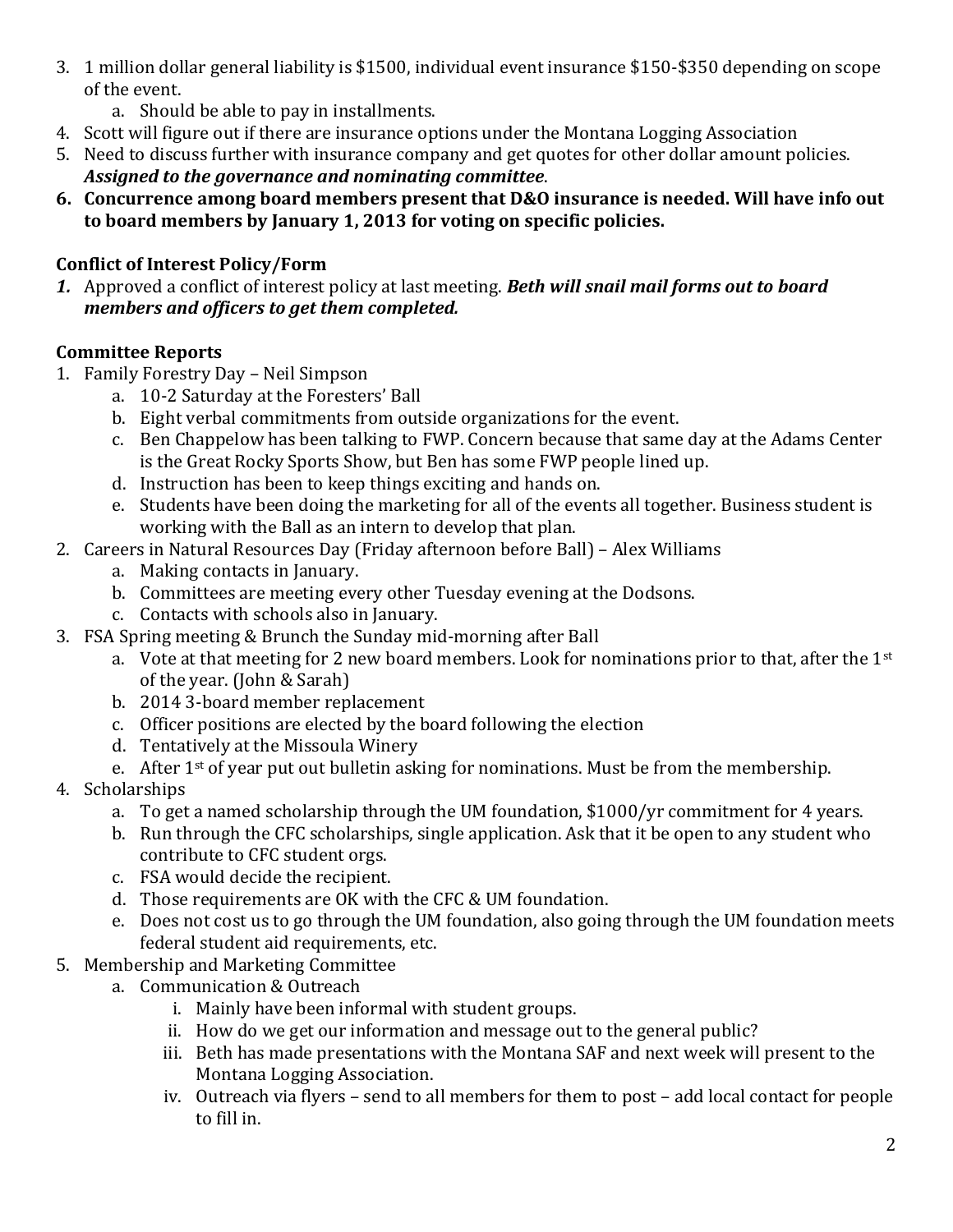- v. Need to present the FSA formally to the faculty, looking to do that post-Ball.
- vi. Forest Discovery Days

### **New Business**

# **Student Interaction Opportunities**

- 1. FSA sponsored training and education opportunities
	- a. Push for more experiential learning from the students to CFC. Students are hoping the alumni can write letters about the benefits of experiential learning/Natural Measurements Camp/etc. The students will have more info on what they need from us this Spring.
		- i. Alex Metcalf has been hired by the CFC to help coordinate experiental learning within the college.
	- b. The FSA would like to outreach more to students in other groups within the CFC (rec club, wildlife, etc.)
		- i. Wildlife Club Job Skills Day in the Spring Ken Plourde will let us know when and what the club needs
	- c. Possible training to provide public speaking/interview skills course. Several members expressed interest in helping with this and will coordinate with the students.
	- d. Also how to apply to different agencies, possibly at a club meeting:
		- i. Seth can help with the USAJobs portion.
	- e. S-212, Wildland Fire Chainsaws, is planned for this Spring.
- 2. Conclave is April 22-28
	- a. Potentially the FSA will sponsor an event
	- b. The FSA would like to sponsor the beer garden in the future, but without our paperwork going through yet, won't happen in 2013.
	- c. Woodsmen's Team needs access to firewood to complete pending orders if anyone has anything that needs cut.
	- d. FSA will have a banner at the event.
	- e. The team will need timers and judges. Also looking for a venue for the Stihl Timbersports Series, or a tent.

# **Elections at Spring Meeting**

- 1. Nominations prior to the Spring meeting, there will be a nomination form on the website in the members section.
- 2. Elections will open electronically beforehand and physically at the spring meeting.

# **Forestry Alumni Association**

- 1. Scott & Fid are both present for this discussion.
- 2. The Forestry Alumni Association is the last named individual association through UM, every other college goes through the UM Alumni Association. There is some thought among Alumni Association members that keeping the Alumni Association is important due to that fact. Also, there are lifetime members of that Association.
- 3. Events mixer at Tower and the distinguished Alumni award
- 4. The Alumni Association would have to vote to integrate with the FSA, etc.
- 5. If we were to merge, would need to ensure that our goals and objectives are on track with one another.
	- a. The FSA is not an alumni association, so how we integrate would need to be approached carefully.